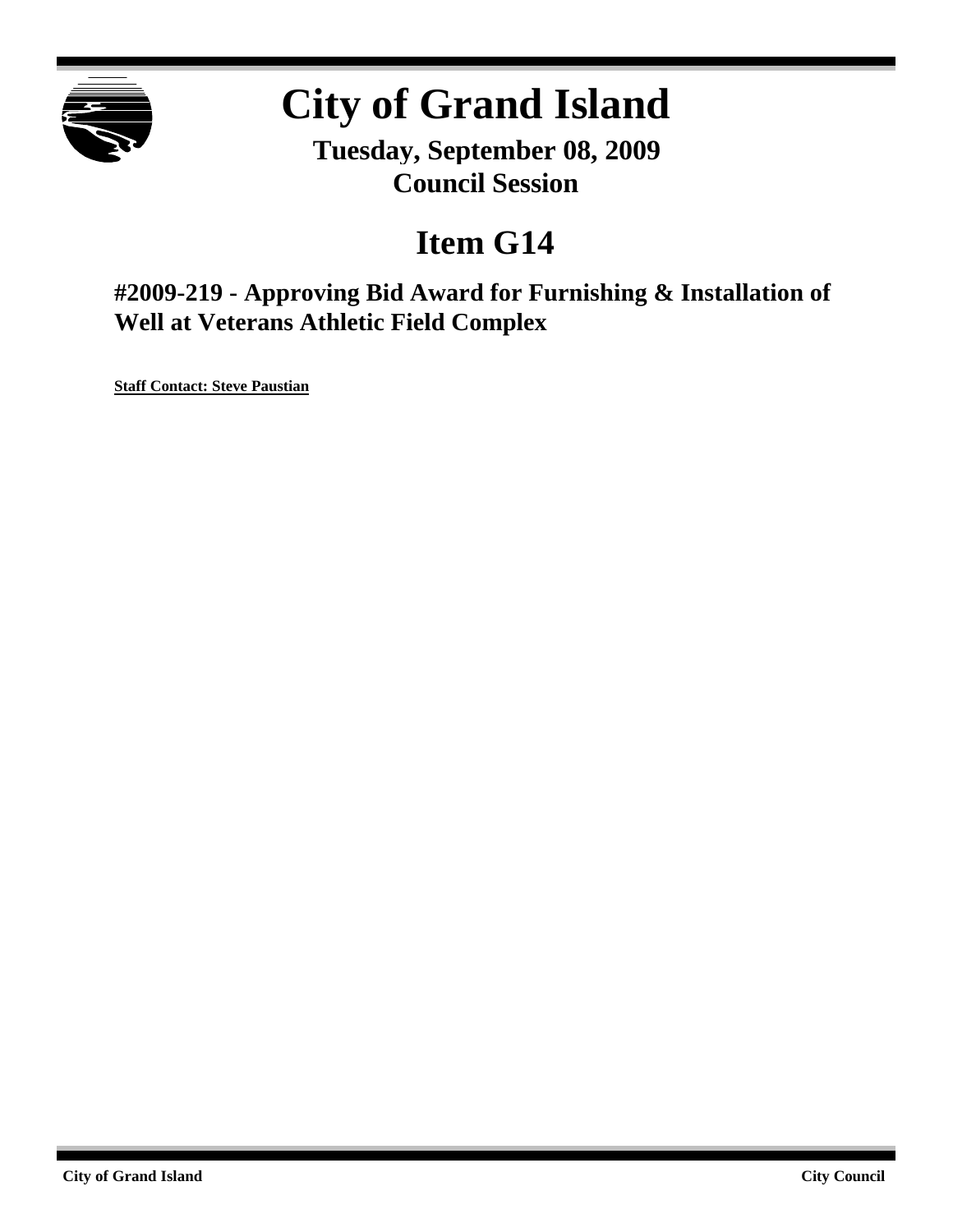## **Council Agenda Memo**

| From:           | <b>Steve Paustian, Park and Recreation Director</b>                                               |  |
|-----------------|---------------------------------------------------------------------------------------------------|--|
| <b>Meeting:</b> | September 8, 2009                                                                                 |  |
| Subject:        | Approving Bid Award for Furnishing and Installation of<br>Well at Veterans Athletic Field Complex |  |
| Item $\#$ 's:   | $G-14$                                                                                            |  |
| $Presenter(s):$ | <b>Steve Paustian, Park and Recreation Director</b>                                               |  |

### **Background**

On August 16, 2009 the Park and Recreation Department, advertised for bids for the Furnishing and Installation of a well at the Veterans Athletic Field Complex. Three well companies were contacted to provide bids for this project. Only one firm provided a bid for this work. The low responsible bid was provided by Nunnenkamp Well Co. of Grand Island, NE in the amount of \$29,890.00.

#### **Discussion**

Because of the relocation of the State Fair to Grand Island it is necessary to move the athletic complex currently located at Fonner Park to a new site. The new site is located just south of Eagle Scout Park. The well is necessary to supply water for an irrigation system. This system is necessary to insure a good quality and safe surface for participants to enjoy. Fund number 40044450 90122 Soccer/Bball Fields-Vets Home has funds budgeted for this purpose.

### **Alternatives**

It appears that the Council has the following alternatives concerning the issue at hand. The Council may:

- 1. Move to approve
- 2. Refer the issue to a Committee
- 3. Postpone the issue to future date
- 4. Take no action on the issue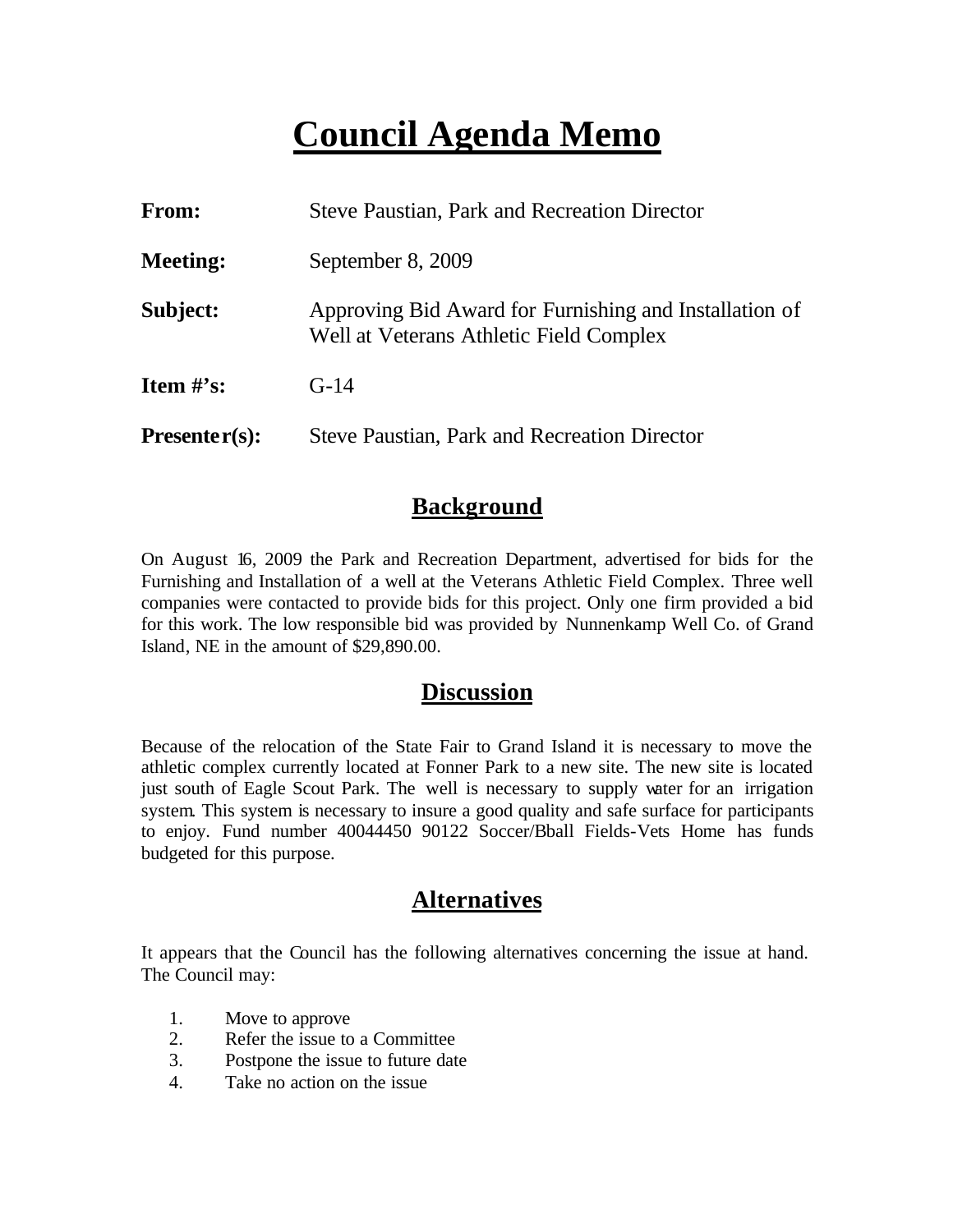## **Recommendation**

City Administration recommends that the Council approve the award of a contract to Nunnenkamp Well in the amount of \$29,890.00.

## **Sample Motion**

Move to award contract to Nunnenkamp Well Co. to install a well at the Veterans Athletic Field Complex.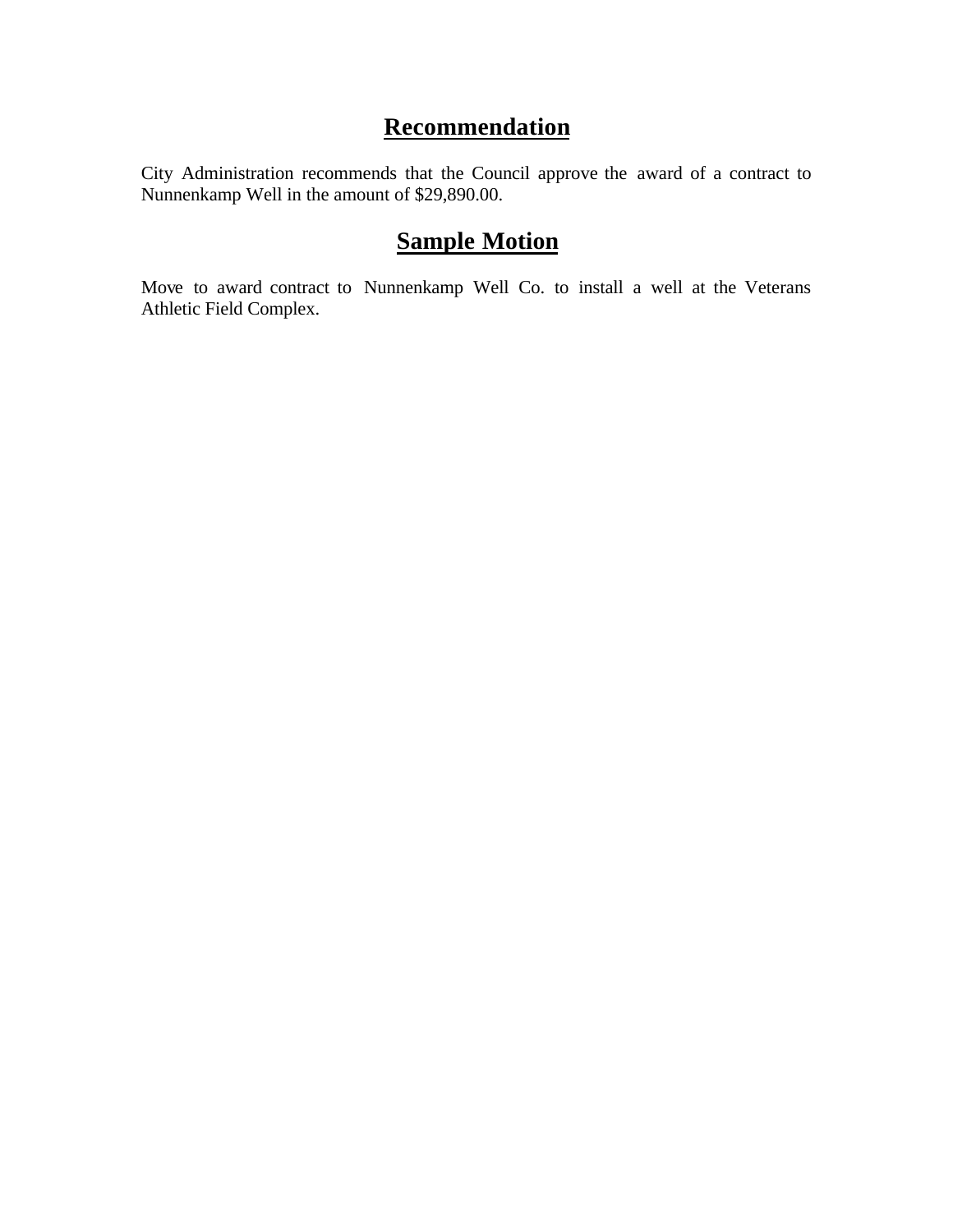#### *Purchasing Division of Legal Department* **INTEROFFICE MEMORANDUM**



Wes Nespor, Purchasing Agent

*Working Together for a Better Tomorrow, Today*

#### **BID OPENING**

**BID OPENING DATE: August 27, 2009 at 11:00 a.m.**

**FOR: Furnishing & Installation of Well at Veterans Athletic Field Complex**

**DEPARTMENT: Parks & Recreation**

**ESTIMATE: \$50,000.00**

**FUND/ACCOUNT: 40044450-90122**

**PUBLICATION DATE: August 16, 2009**

**NO. POTENTIAL BIDDERS: 3**

#### **SUMMARY**

| <b>Bidder:</b>     | Nunnenkamp Well Co., Inc. |
|--------------------|---------------------------|
|                    | <b>Grand Island, NE</b>   |
| <b>Exceptions:</b> | <b>Noted</b>              |

**Bid Price: \$29,890.00**

cc: Steve Paustian, Parks & Rec. Director Patti Buettner, Parks & Rec. Secretary Dale Shotkoski, City Attorney Wes Nespor, Purchasing Agent Jeff Pederson, City Administrator

**P1361**